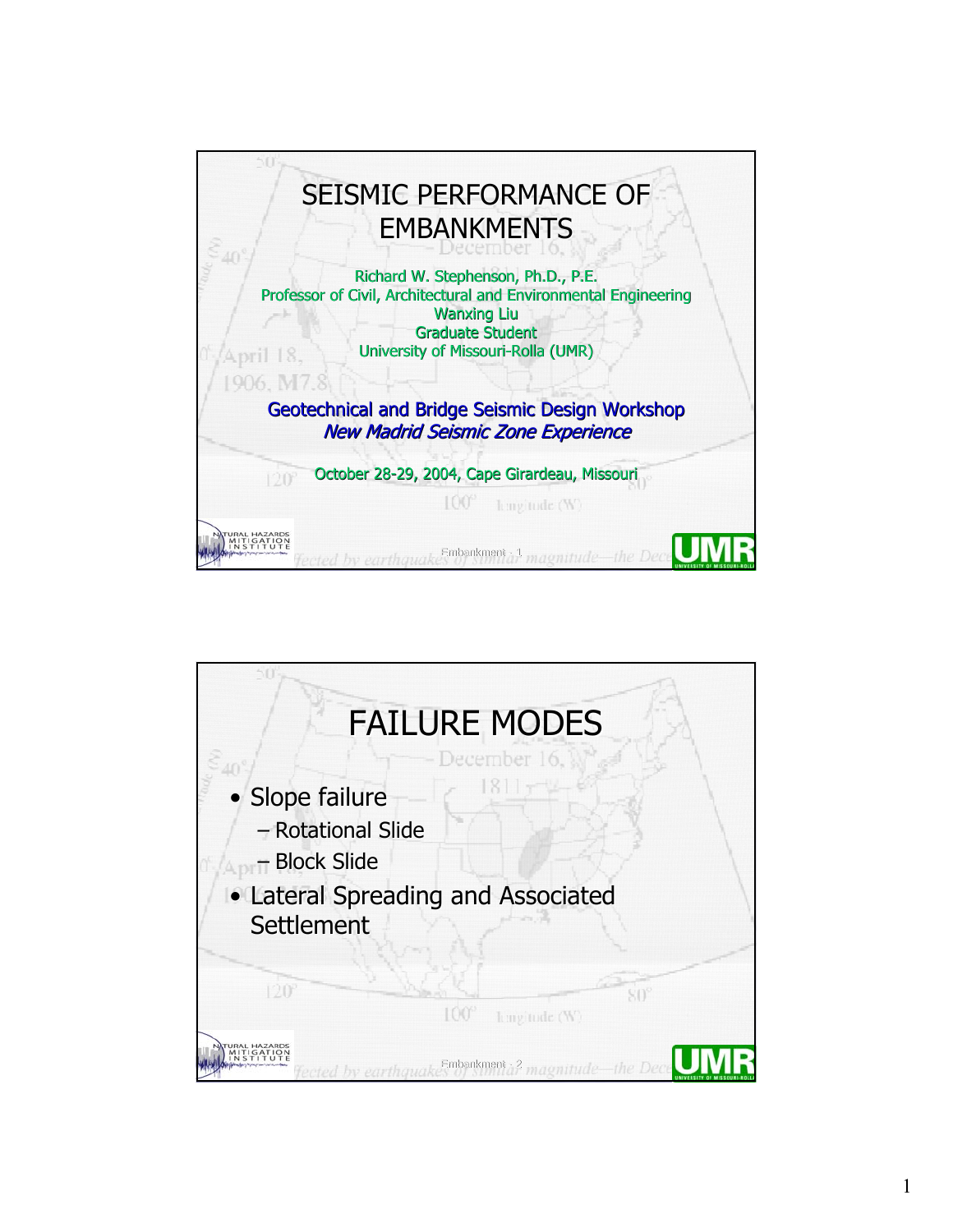

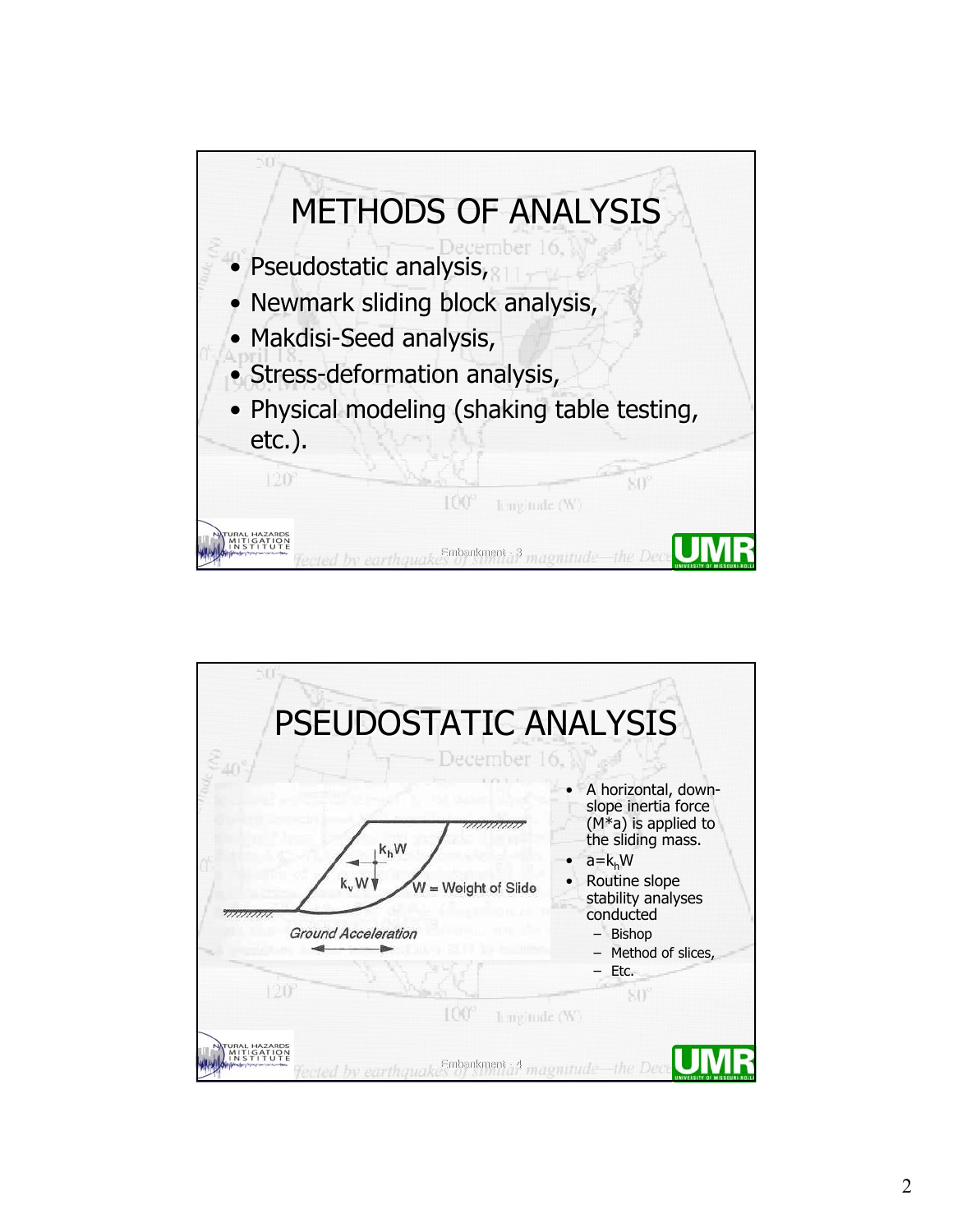

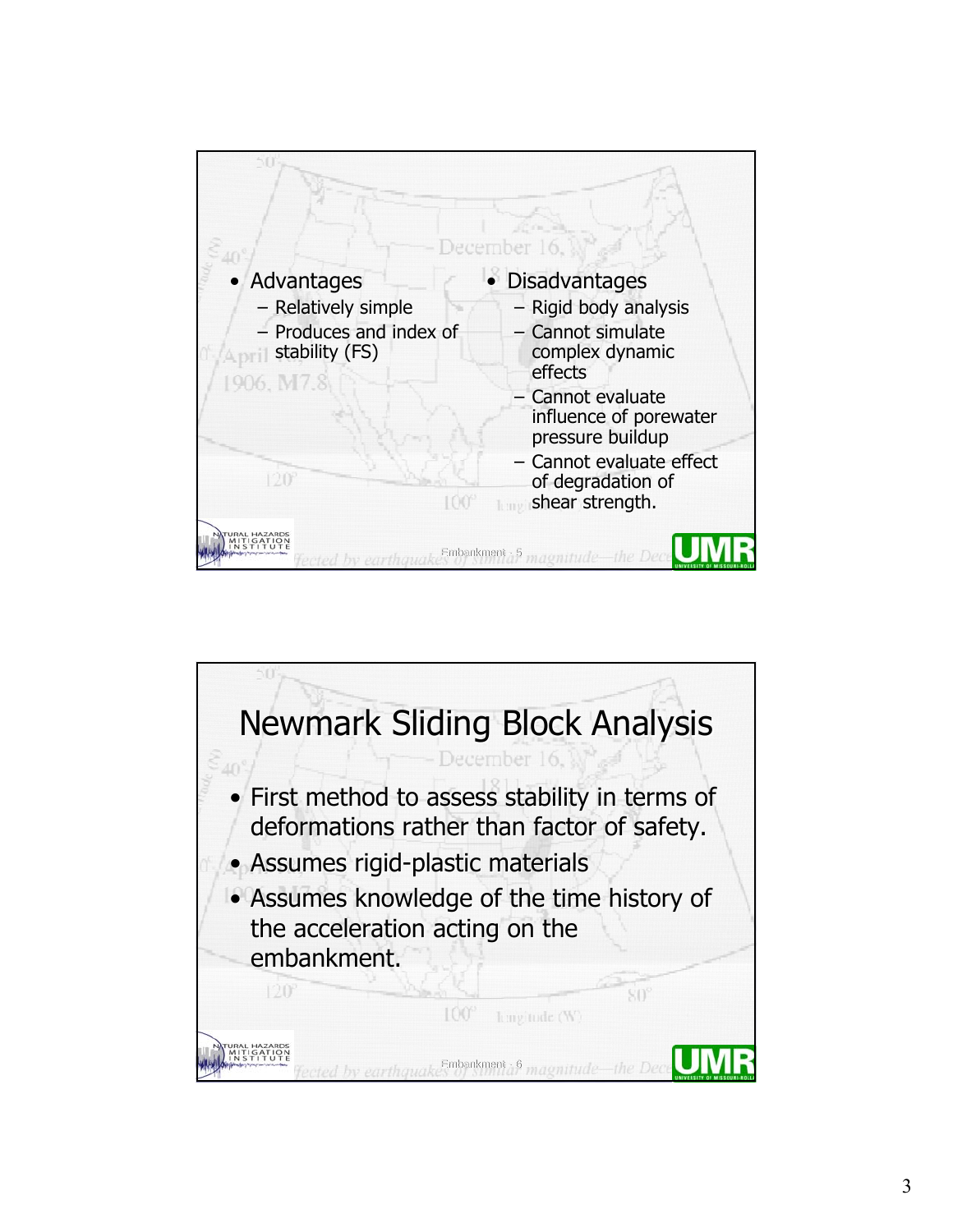

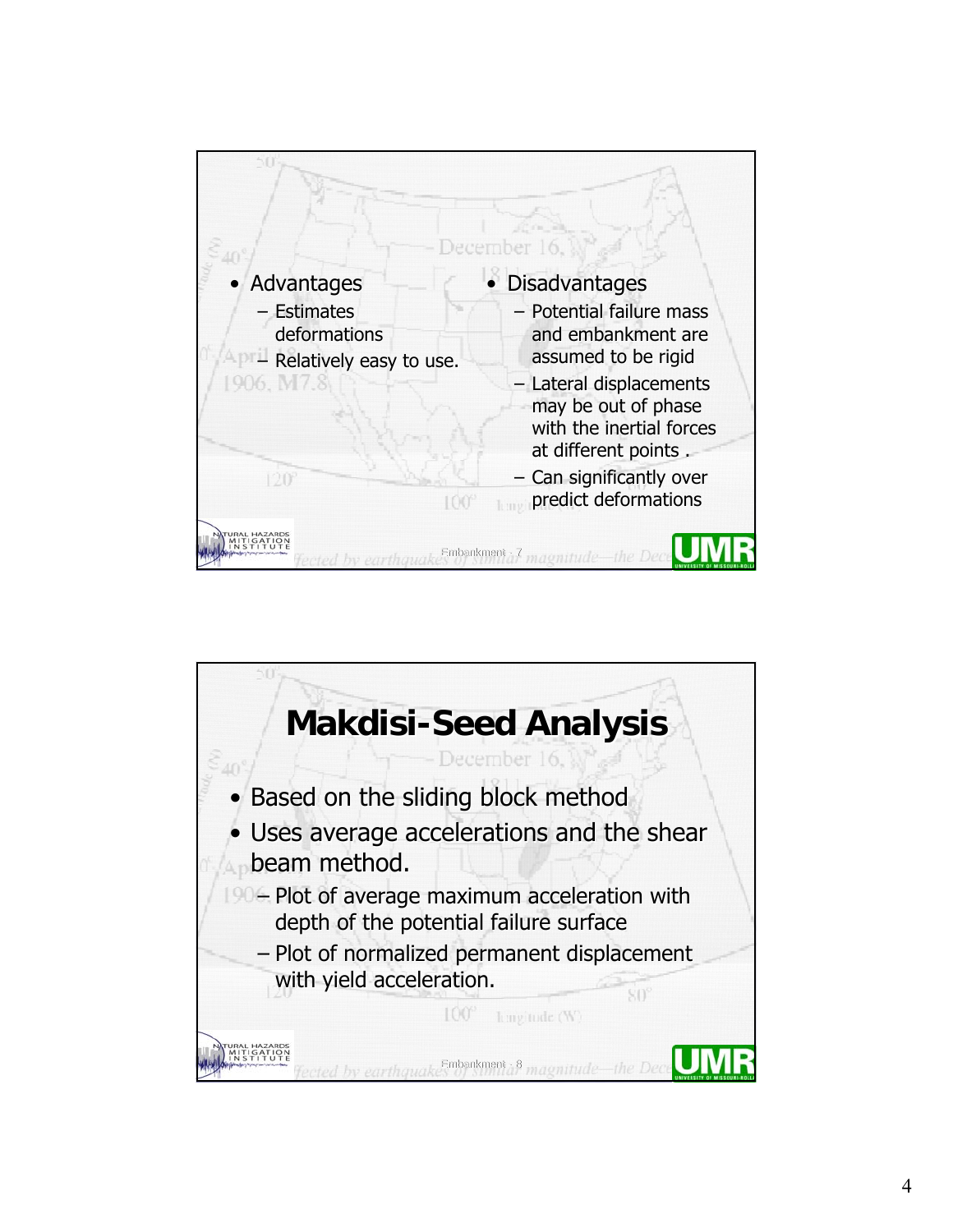

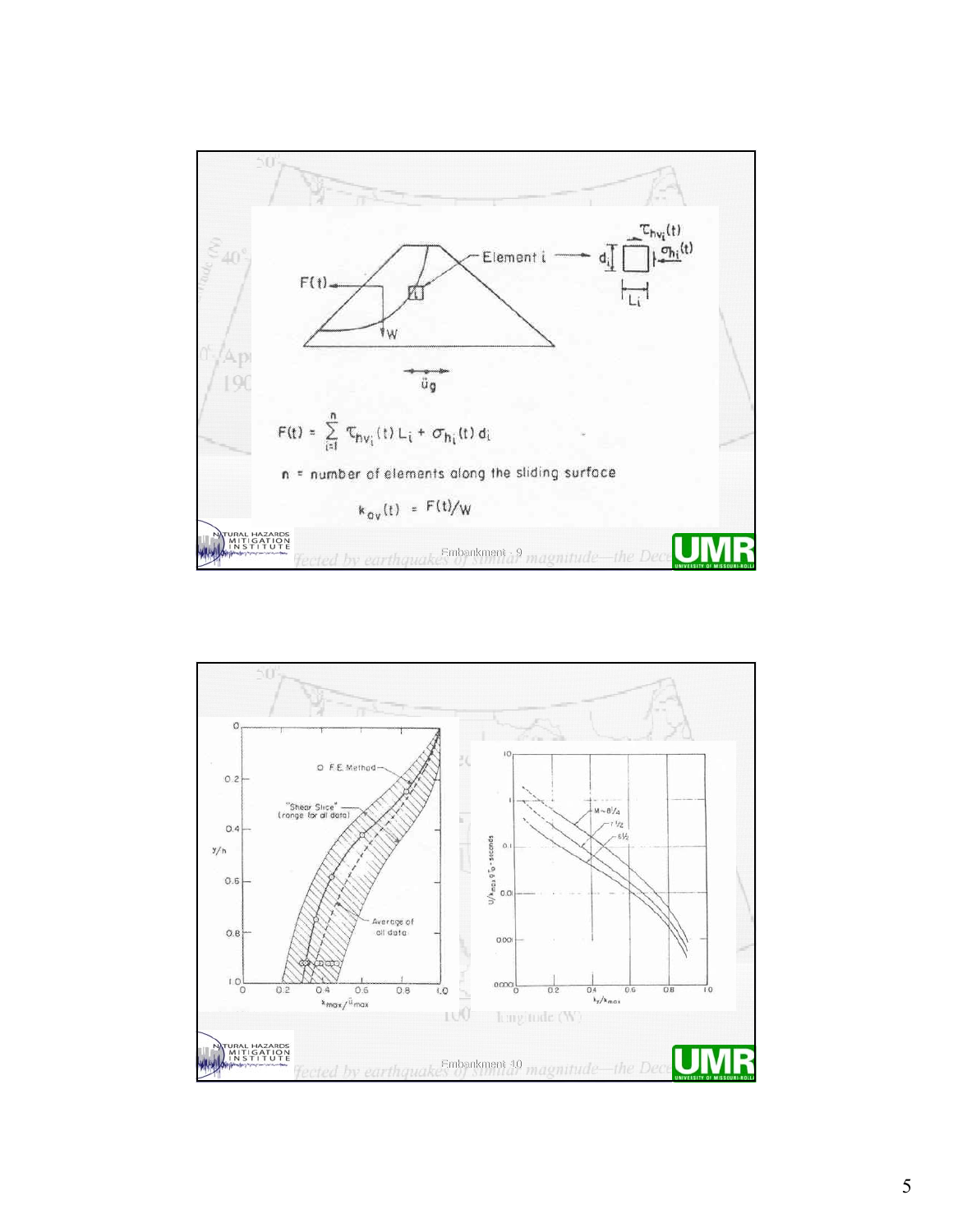

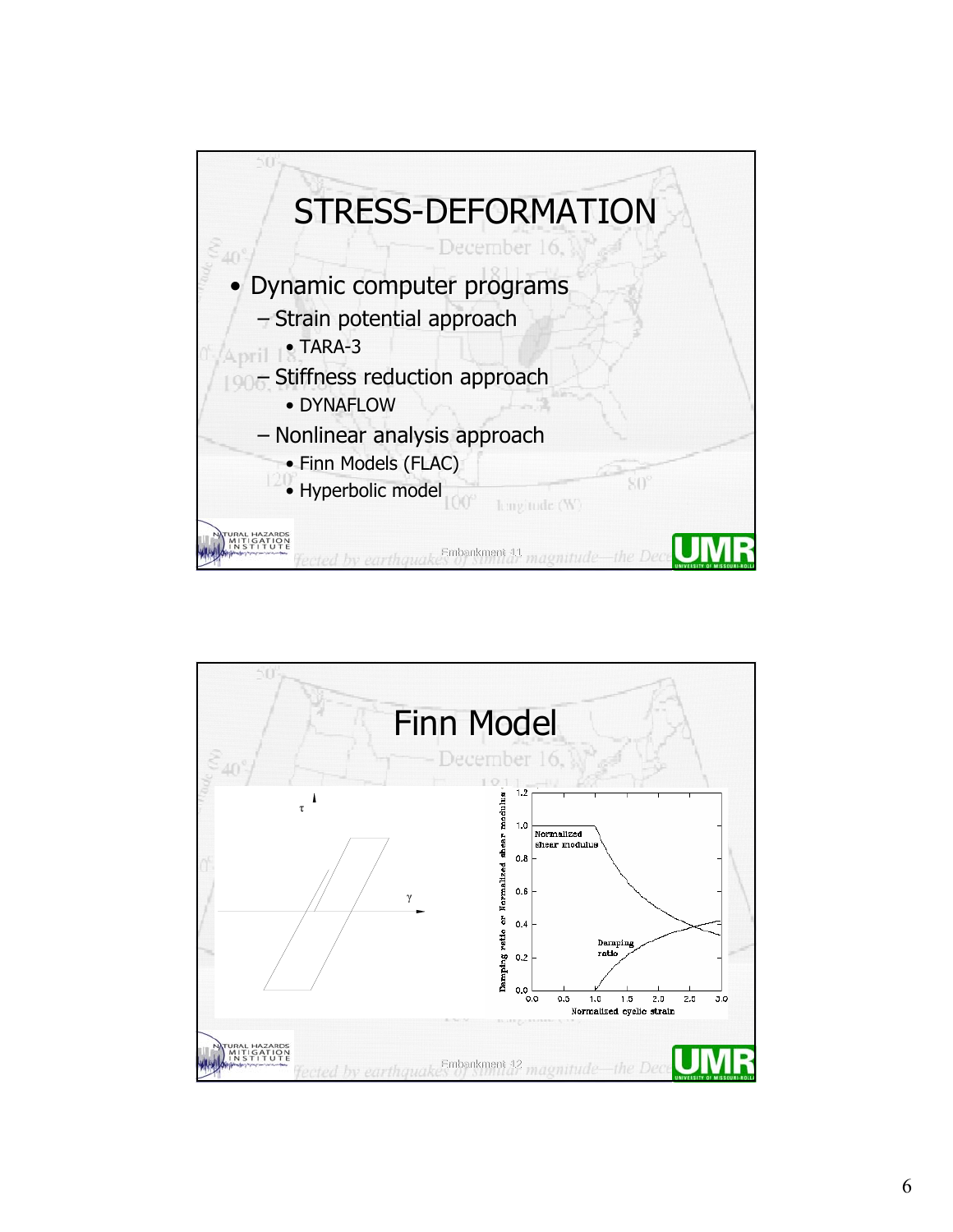

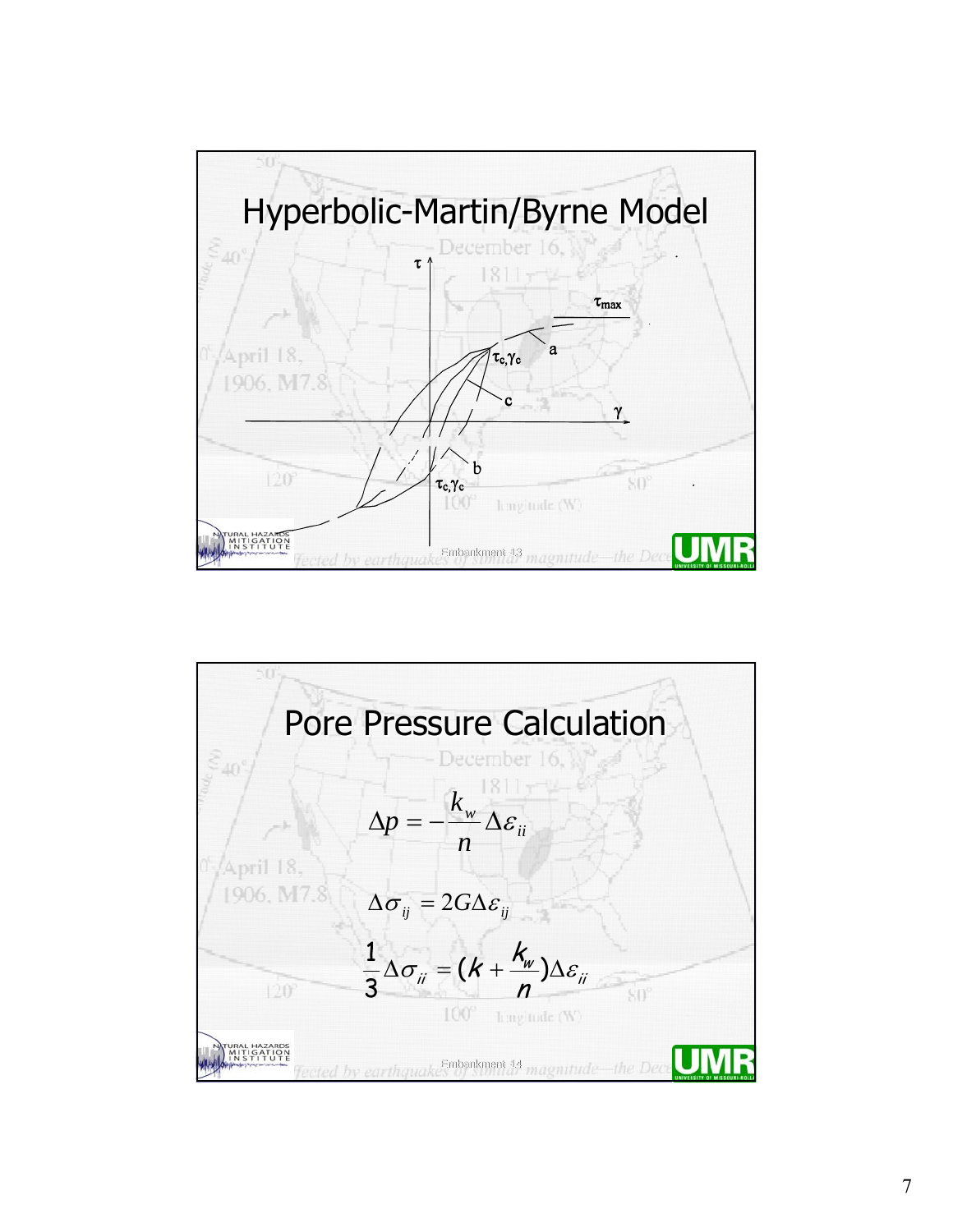

| $\mathbf{1}$<br>CL<br>2023<br>10.8<br>25<br>59848<br>$\overline{2}$<br>CL<br>1947<br>34.5<br>25<br>44393 |            |
|----------------------------------------------------------------------------------------------------------|------------|
|                                                                                                          | 0.4<br>19  |
|                                                                                                          | 0.44<br>11 |
| $\overline{3}$<br><b>ML</b><br>1876<br>$\theta$<br>32<br>56136                                           | 0.48<br>9  |
| $\theta$<br>$\overline{4}$<br><b>SM</b><br>2161<br>31<br>89935                                           | 8<br>0.3   |
| 5<br><b>SP</b><br>2181<br>118429<br>$\theta$<br>45                                                       | 0.28<br>40 |
| SP-SM<br>2120<br>$\theta$<br>112163<br>44<br>6                                                           | 0.32<br>36 |
| 1916<br>44<br>179445<br>7<br>SP-SM<br>$\theta$                                                           | 0.44<br>36 |
| $120^\circ$<br>$S()^\circ$                                                                               |            |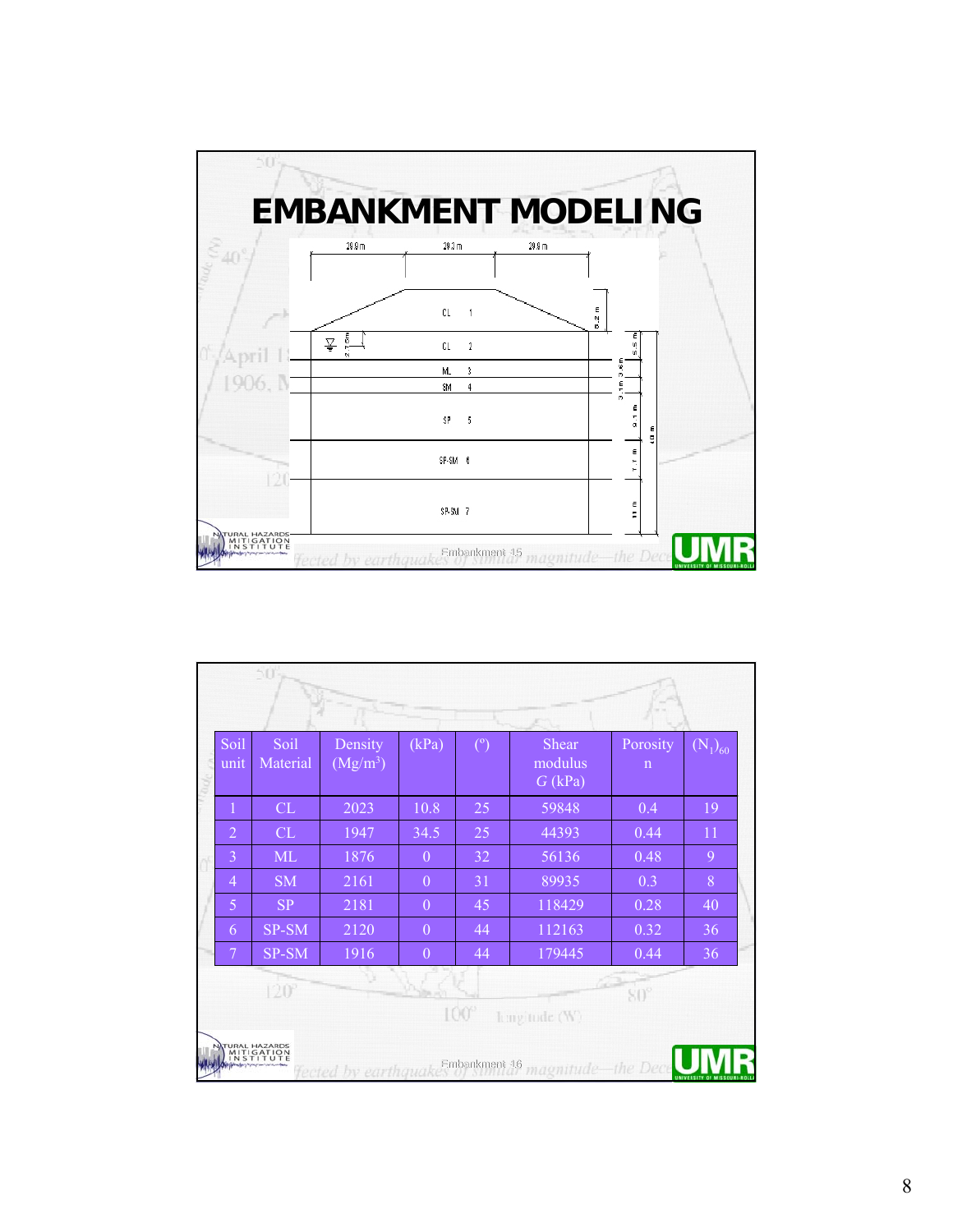

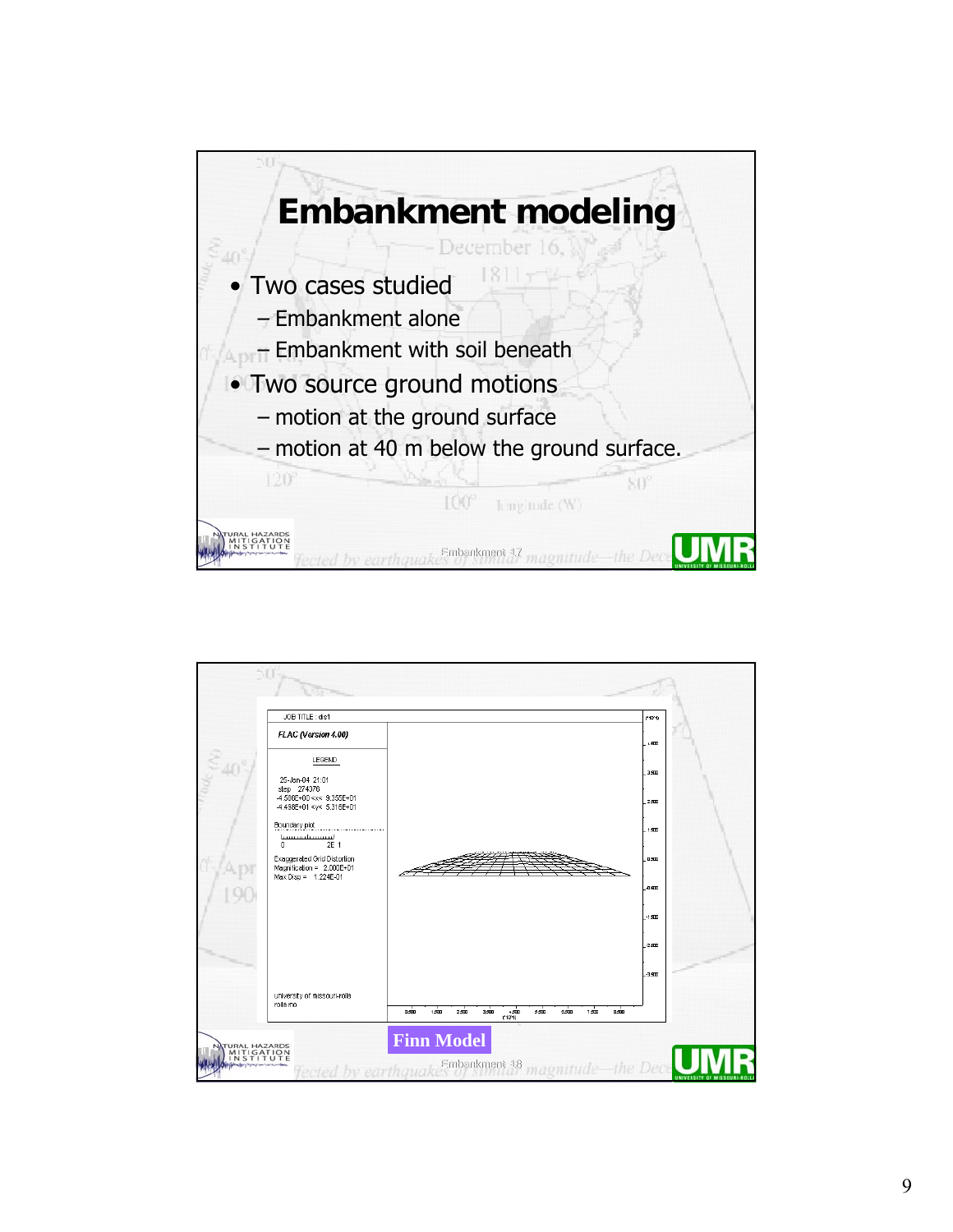

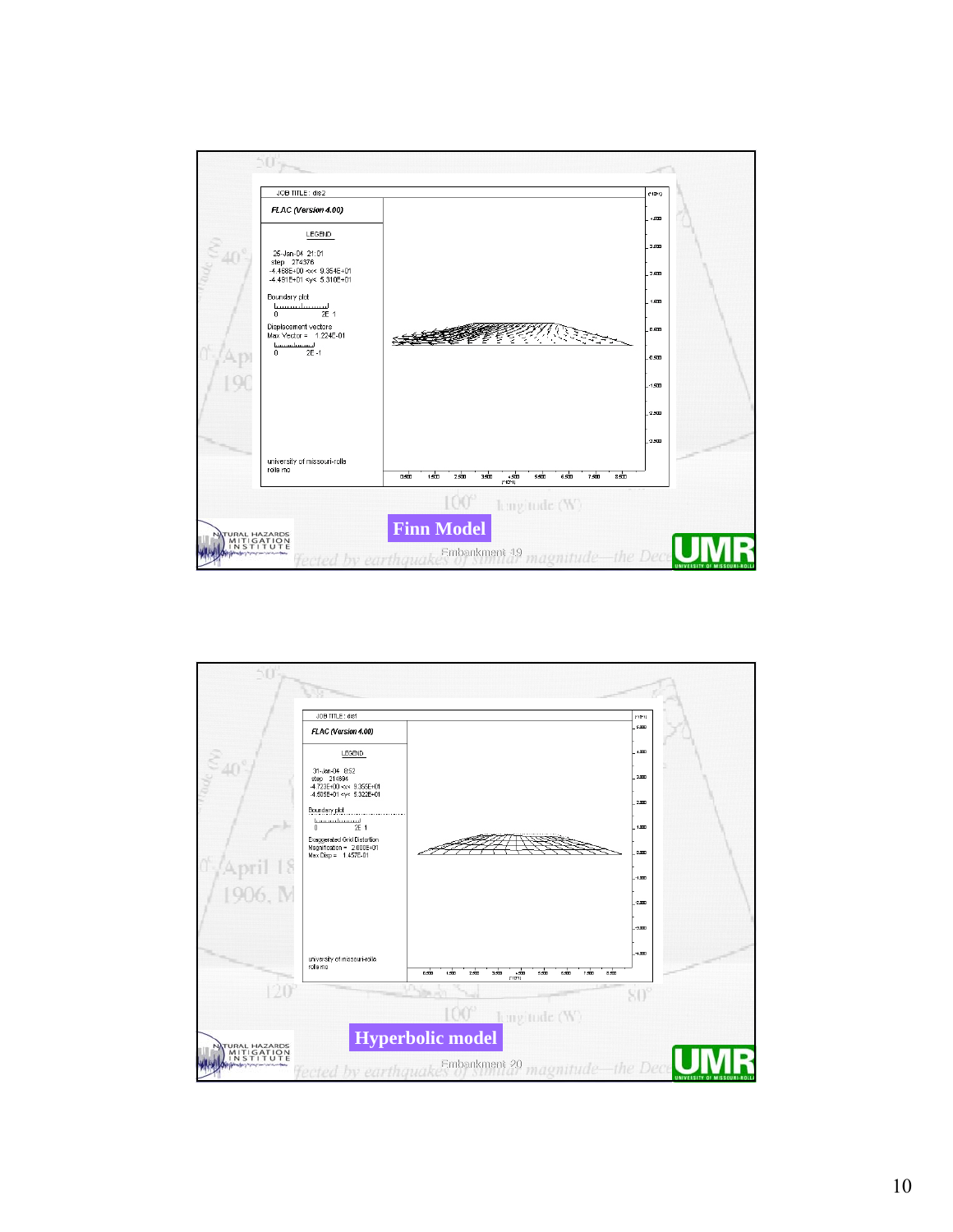

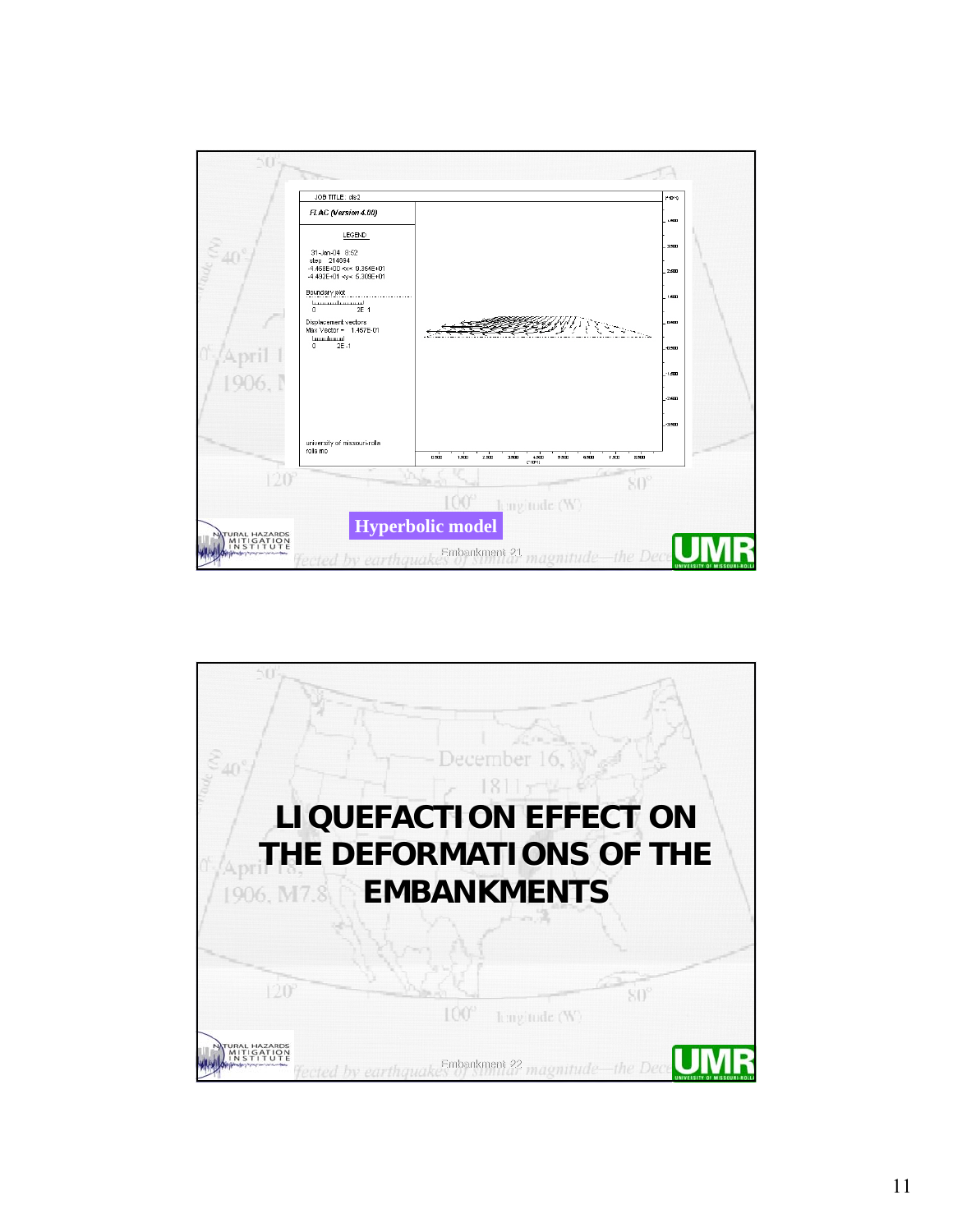

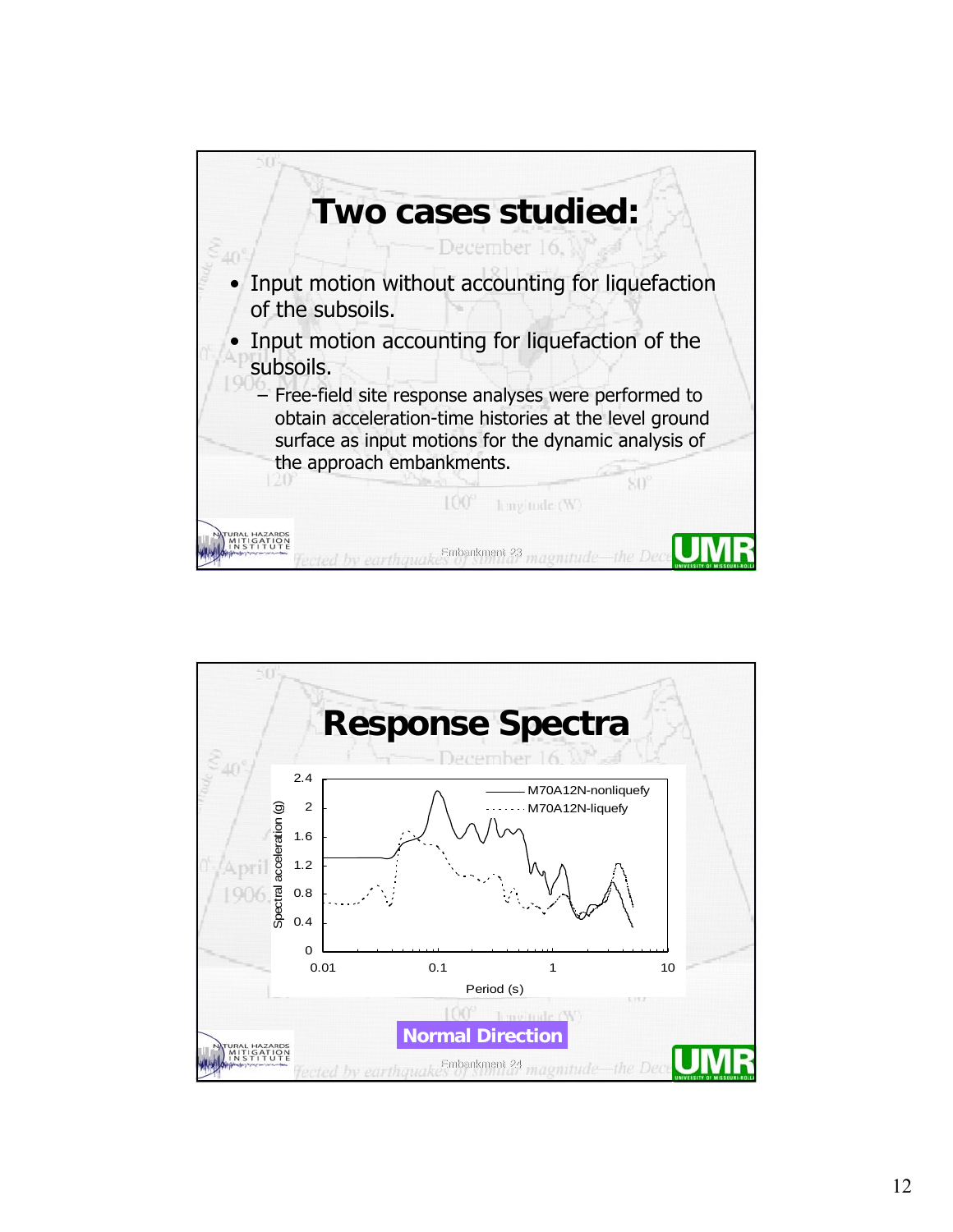

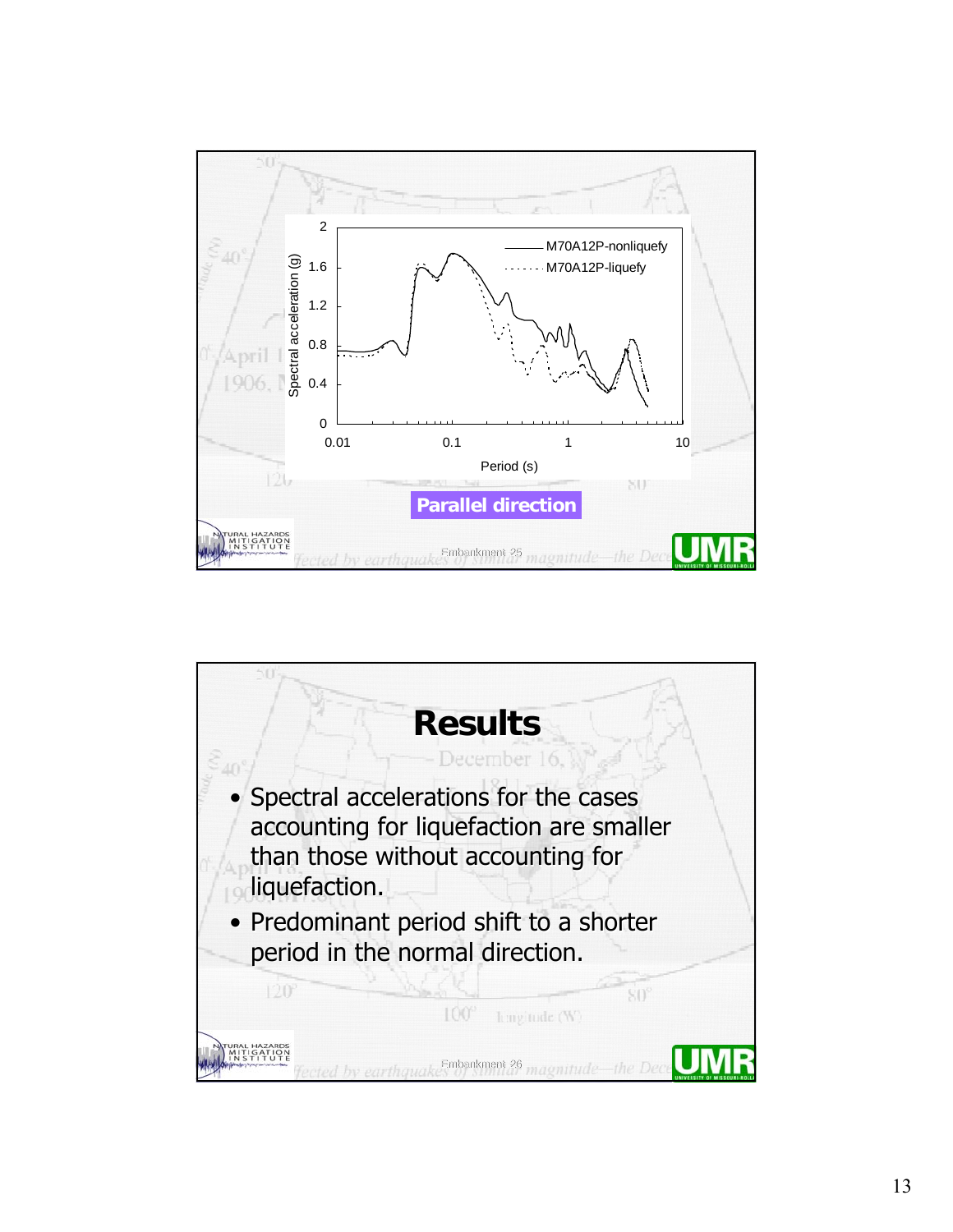

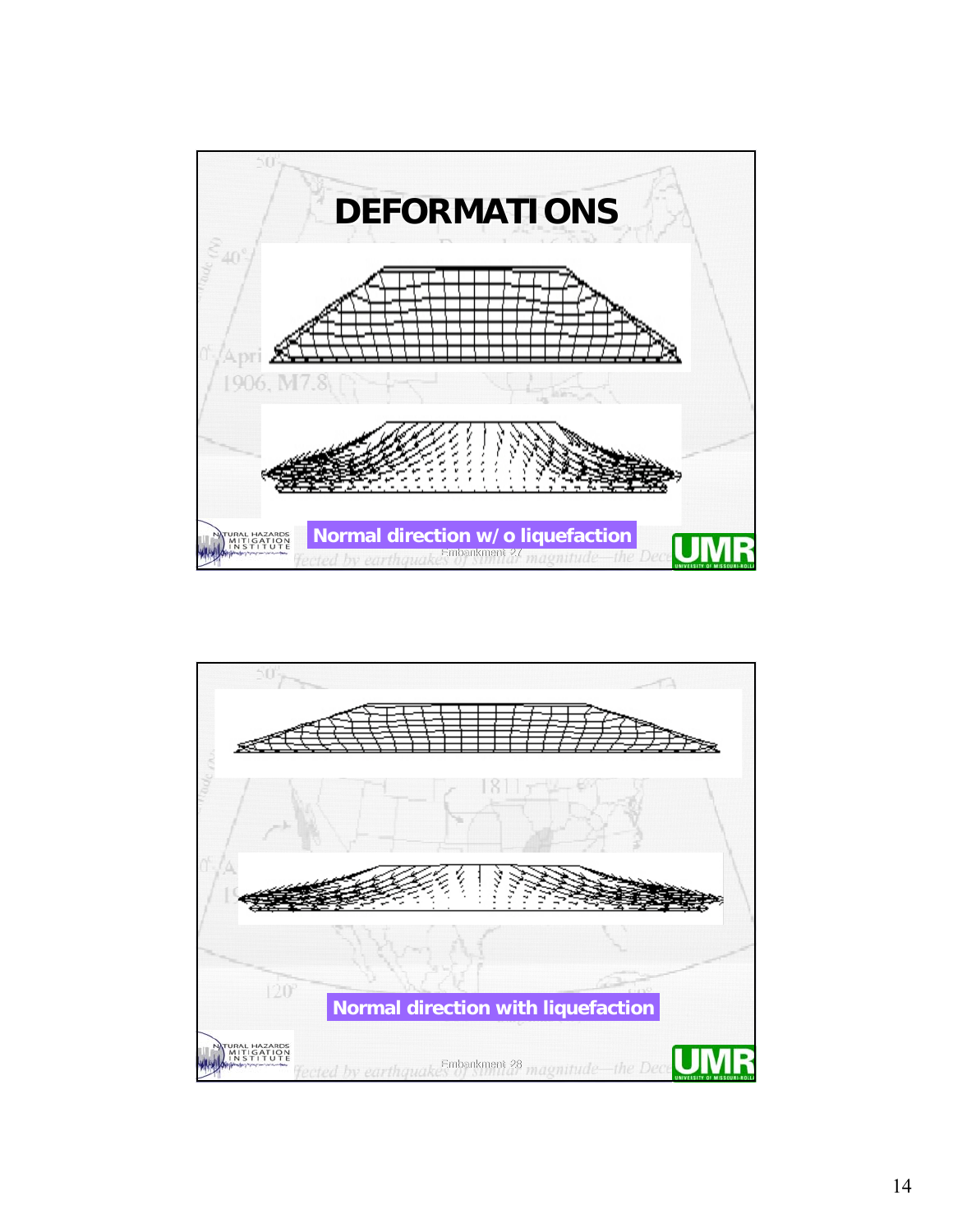

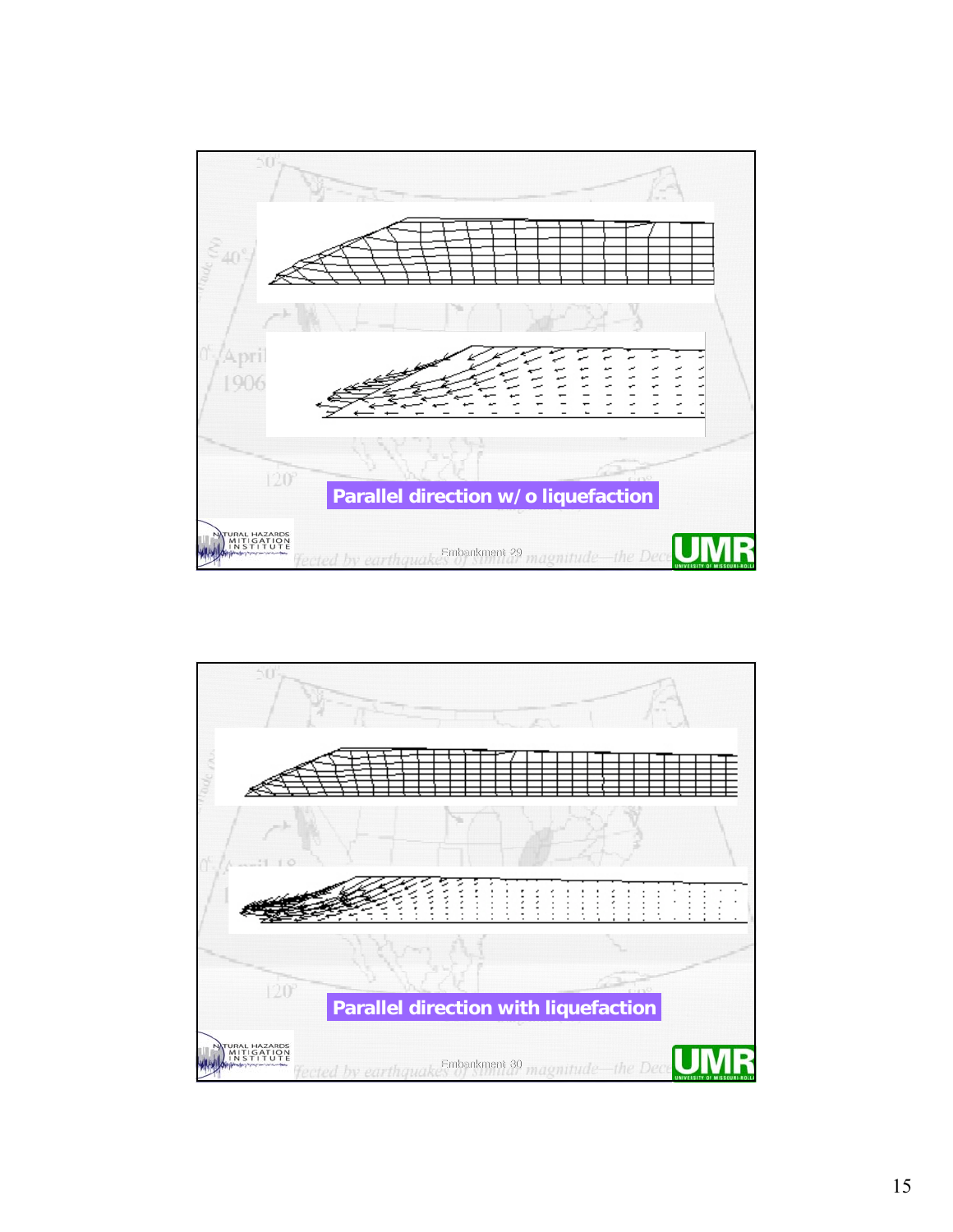

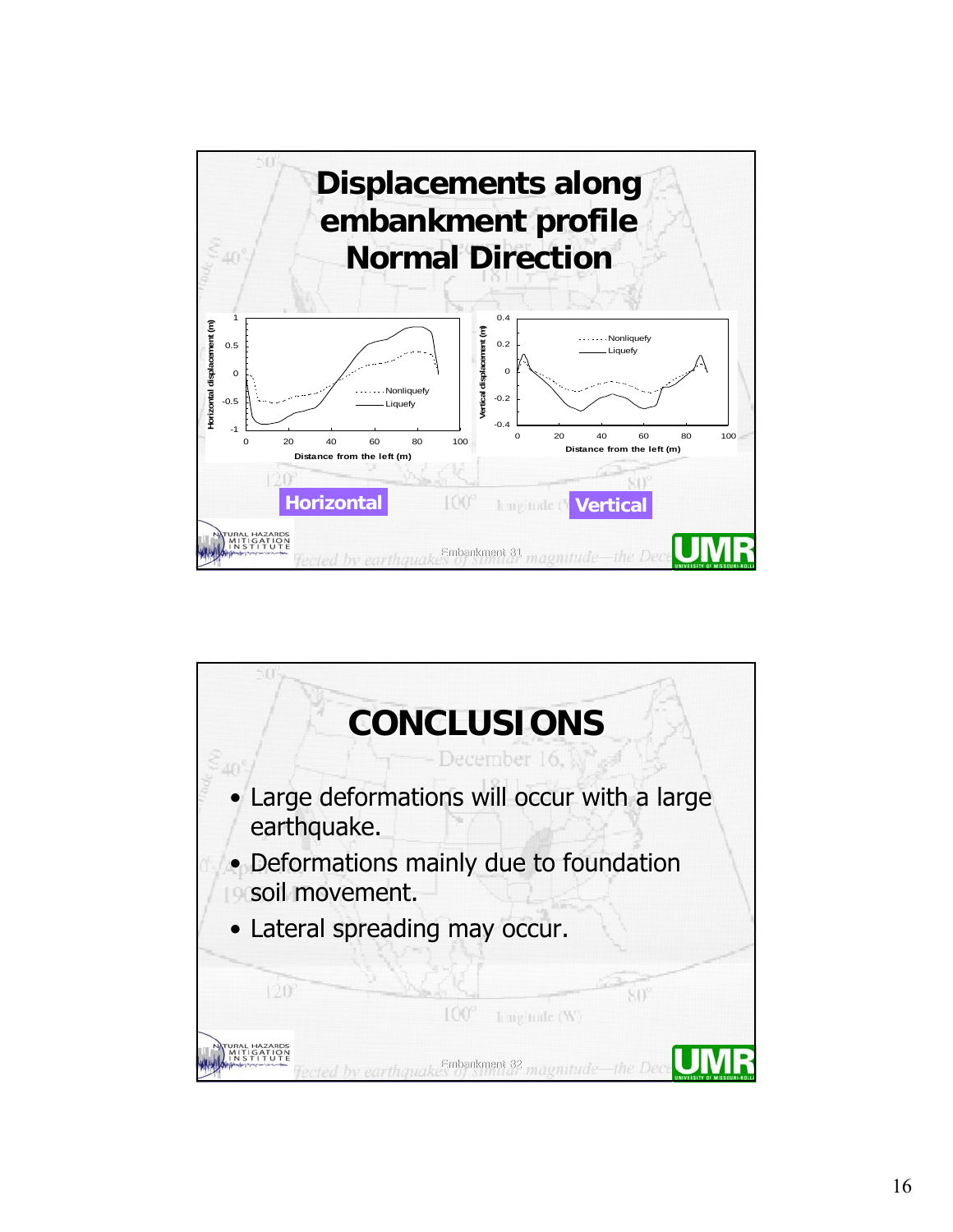

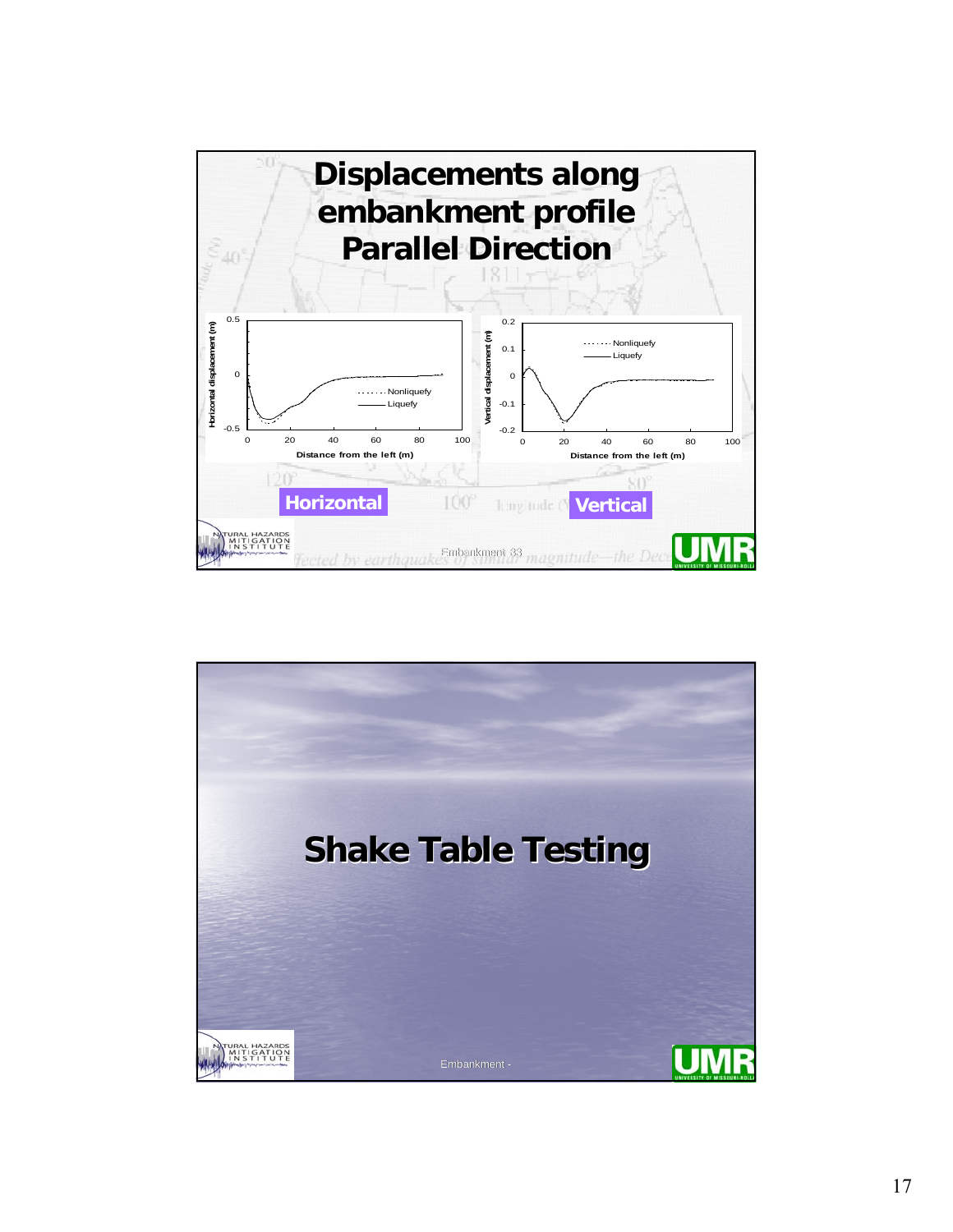

|                                     |                     |             | <b>Scaling Laws</b><br>December 16,   |                           |                   |           |  |  |
|-------------------------------------|---------------------|-------------|---------------------------------------|---------------------------|-------------------|-----------|--|--|
|                                     | <b>Mass Density</b> | 1           | <b>Acceleration</b>                   | $\mathbf{1}$              | Length            | $\lambda$ |  |  |
|                                     | Force               | $\lambda^3$ | <b>Shear Wave</b><br>Velocity         | $\lambda^{1/2}$           | <b>Stress</b>     | $\lambda$ |  |  |
|                                     | <b>Stiffness</b>    | $\lambda^2$ | <b>Time</b>                           | $\lambda$ 1/2             | <b>Strain</b>     | Λ         |  |  |
|                                     | <b>Modulus</b>      | $\lambda$   | Frequency                             | $\lambda$ <sup>-1/2</sup> |                   |           |  |  |
| $120^\circ$<br>100°<br>hmgitude (W) |                     |             |                                       |                           |                   |           |  |  |
|                                     |                     |             | 36-themxingdin3<br>ected by earthquak |                           | magnitude-the Dec |           |  |  |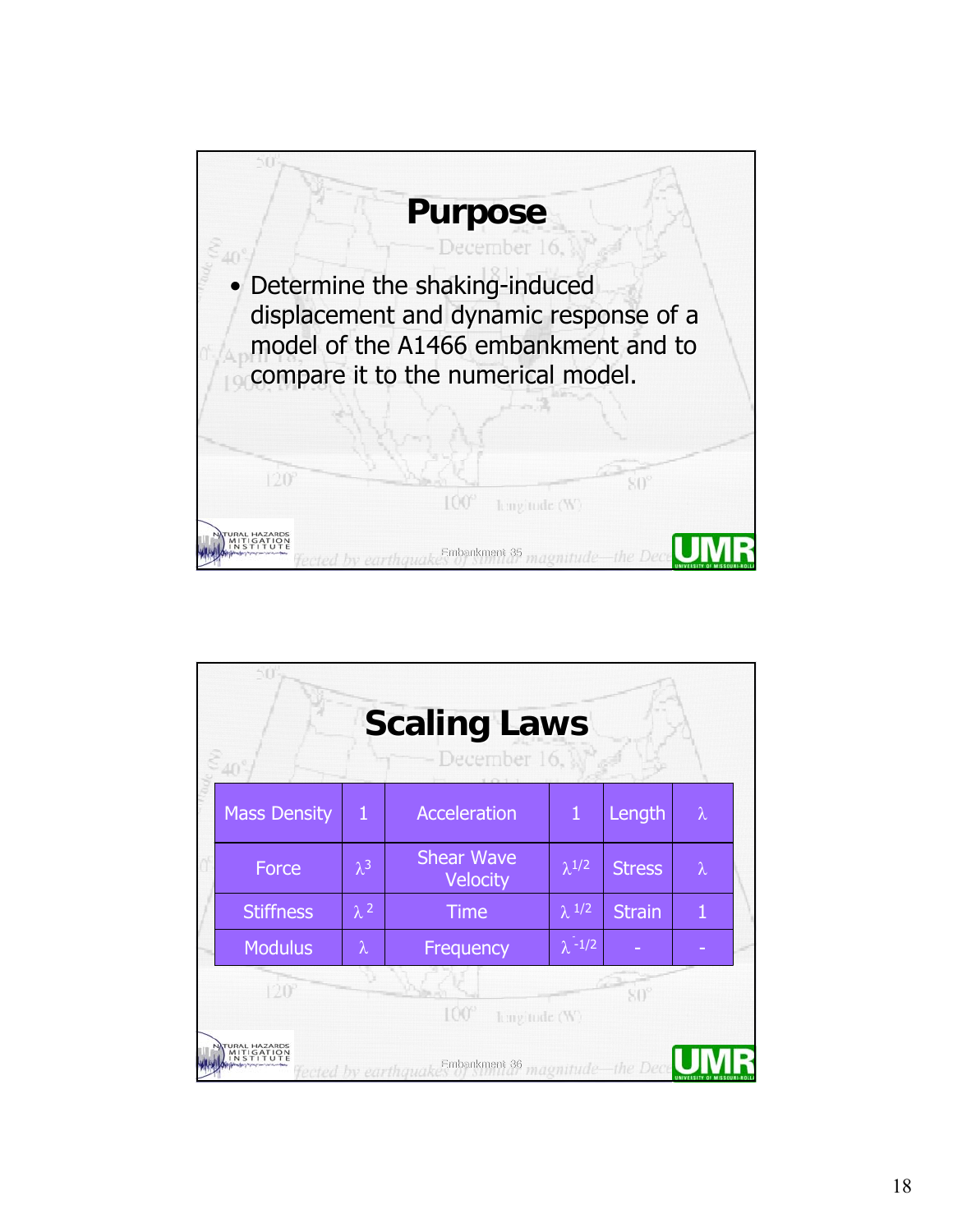